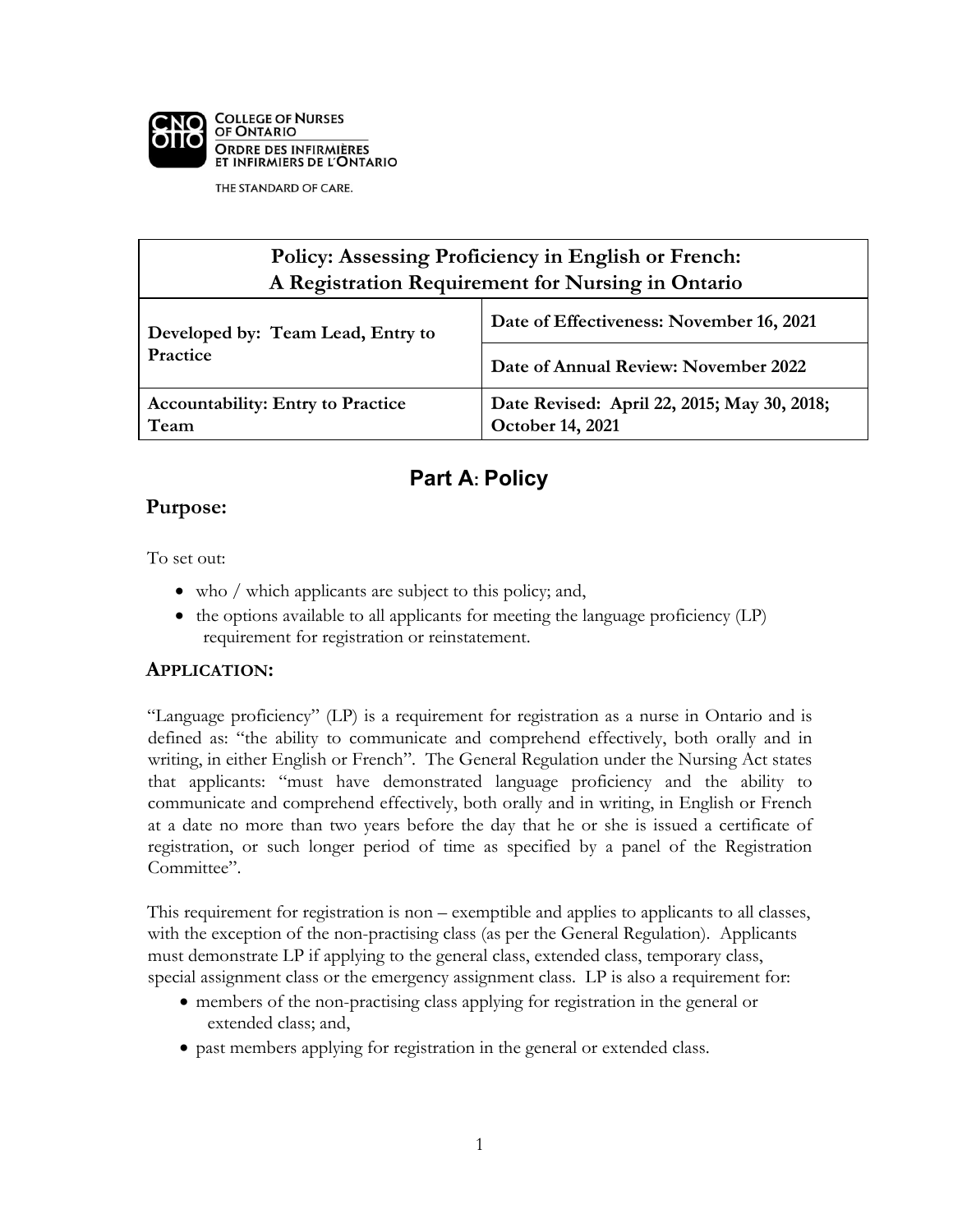The CNO must be satisfied that applicants demonstrate the level of proficiency needed to practise nursing in Ontario. Applicants can meet the LP requirement by demonstrating their proficiency in a number of different ways.

#### **REQUIREMENTS FOR ASSESSMENT:**

The regulation states that applicants must provide evidence to satisfy the Executive Director that they meet a requirement. Regulation 275/94 does not stipulate how this requirement should be met, nor is the term 'language proficiency' defined in the General Regulation. To provide applicants with clarity the college's policy interprets:

- (1) the level of language proficiency required to practise nursing; and,
- (2) how that proficiency can be demonstrated.

Seven options are available to applicants to demonstrate LP. These options provide CNO with reasonable grounds to believe that an applicant's language skills are proficient and that the applicant has the ability to communicate and comprehend effectively at the level required for nursing practice, in each of the following areas: reading, writing, listening and speaking.

### **ACCEPTABLE EVIDENCE OF PROFICIENCY:**

To ensure that applicants have the level of proficiency required to practise nursing safely and competently, CNO will accept the following as evidence that the applicant is proficient in English or French:

- o completion of an approved nursing education program in English or French, with a clinical component, in any jurisdiction;
- o registration as a nurse in a Canadian jurisdiction;
- o successful results on one of CNO's approved language proficiency tests;
- o additional nursing education in English or French;
- o practice experience as a nurse in a predominantly English or French setting;
- o experience working in a healthcare setting providing services in English or French in Canada; or
- o completion of a health care or health care support program in English or French in Canada.

The evidence must demonstrate that the applicant completed their education, test, or experience no more then two years prior to registration with the CNO. This evidence will be used to assess that the applicant has the level of fluency required to practise nursing in Ontario by engaging in the use of French or English in a health care setting or attaining the required scores on one of the college's approved language tests.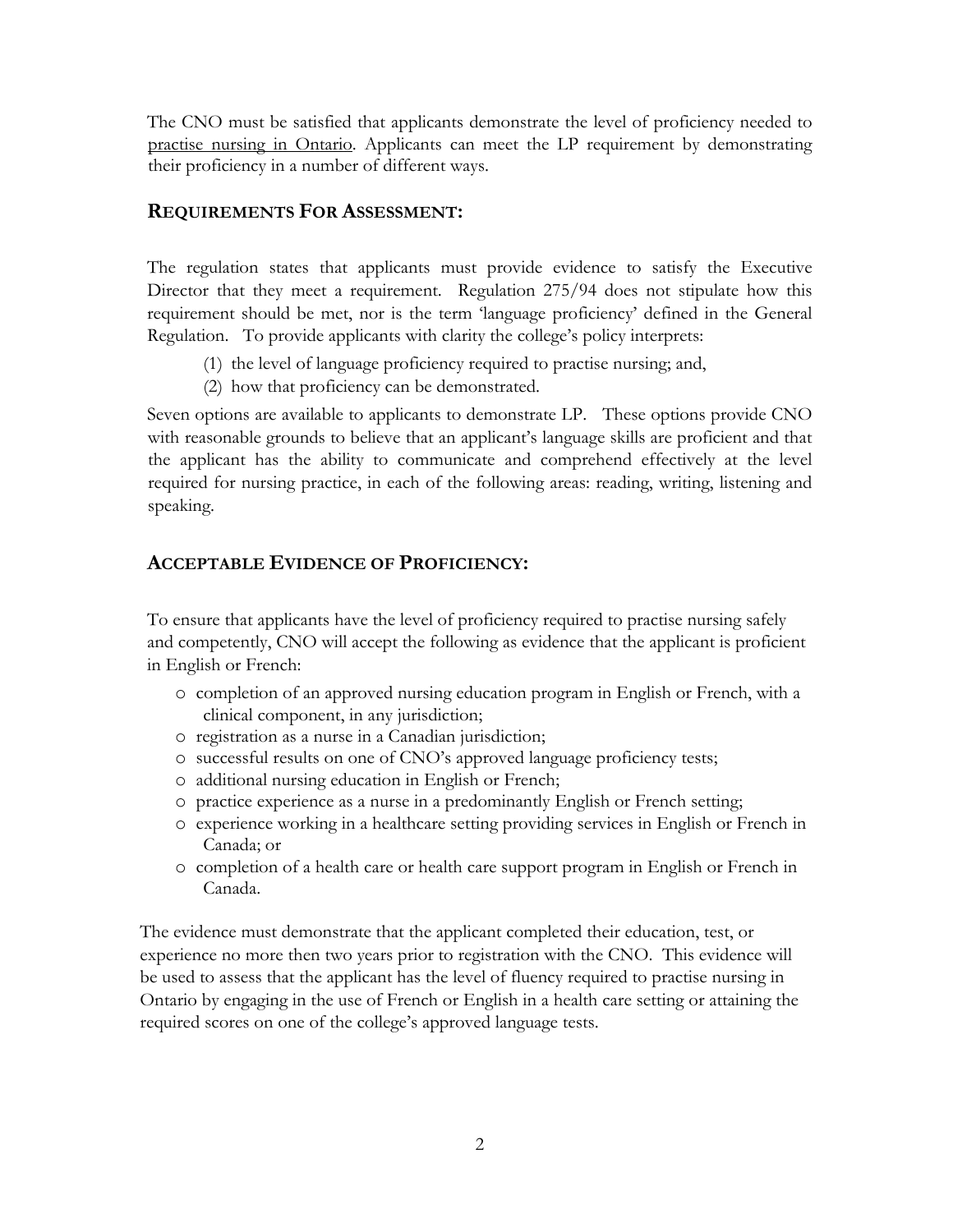### **DELEGATION OF AUTHORITY**

Staff in Entry to Practice are delegated the authority to assess the evidence that relates to the options (#1-#7) outlined in this policy.

### **REVIEW OF LANGUAGE PROFICIENCY POLICY**

This policy will be subject to an annual review. Substantive changes will require approval by the Executive Director.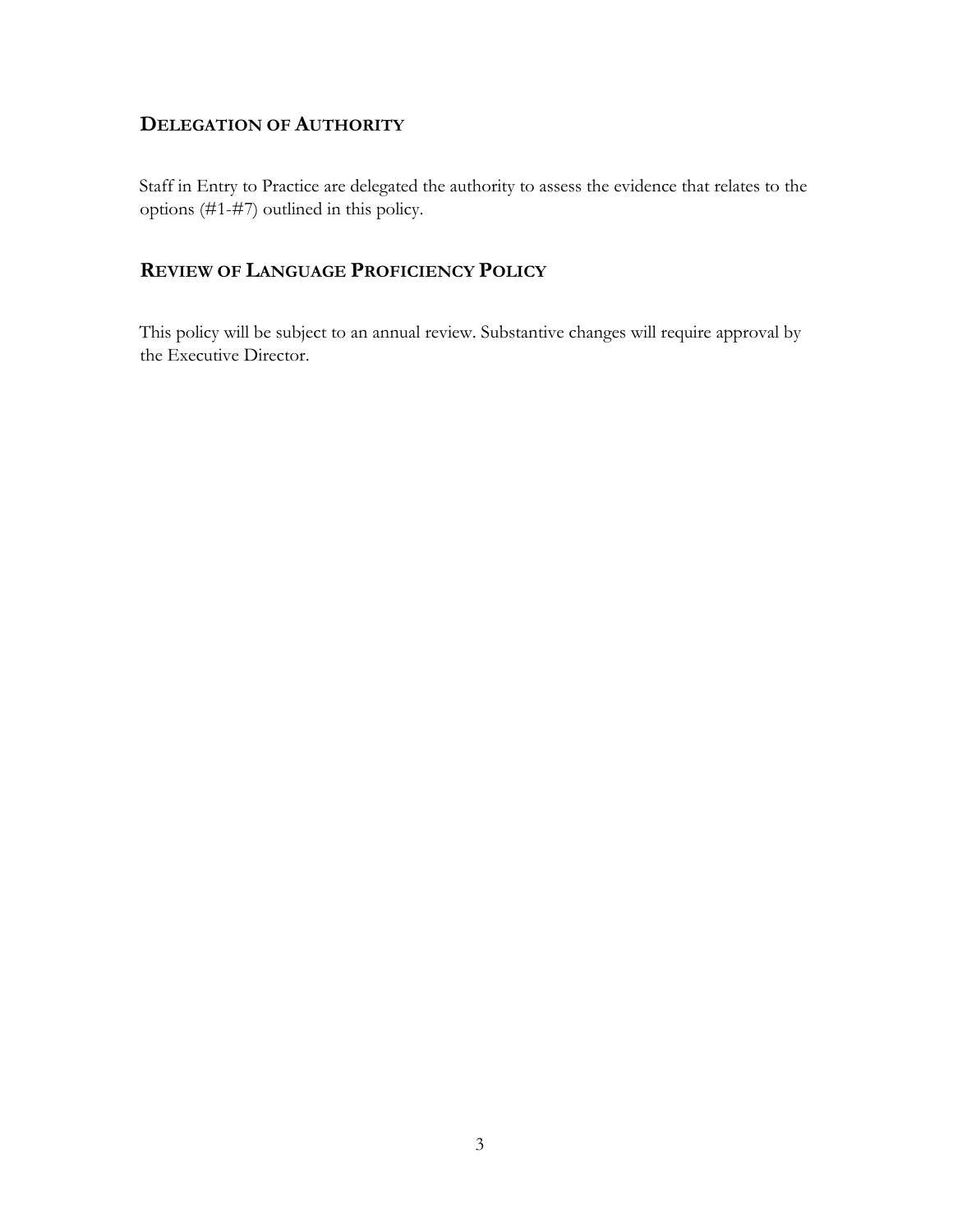## **Part B: Procedure**

Applicants must provide the college with evidence of the level of proficiency required to practise nursing in all four areas: reading, writing, listening and speaking (as explained in *Appendix A*). For most applicants, the required proficiency will be demonstrated through the completion of a nursing program in English or French; the use of English or French in nursing practice or in health care setting, or successful results on one of CNO's approved language proficiency tests.

CNO has a duty to ensure that nurses are: "qualified, skilled, and competent health professionals" (RHPA, Schedule 2, section 2.1). For this reason, the evidence that is provided must fall within two years of their registration with the CNO, to demonstrate that the applicant's proficiency is active and on-going.

#### **Demonstrating Language Proficiency: Acceptable Evidence**

**Option 1: Applicants who complete a Canadian approved nursing education program1 in English or French Or complete a nursing program outside Canada, delivered in English or French.** 

Acceptable programs include:

- nursing programs in Ontario,
- nursing programs in Canada, or,
- nursing programs outside of Canada where the primary language of delivery is English or French.

The evidence must demonstrate that:

a. Theory / academic instruction was provided in English or French (completed on-line or in-person), *and*

b. The clinical practicum was completed in an English or French health care setting (can include a practicum, placement or coop experience); and,

c. The evidence must demonstrate that the applicant has completed their program within the past two years.

#### **Option 2: Applicants who are / were registered as a nurse in a Canadian jurisdiction**

Applicants meet the language proficiency requirement if, at the time of submitting their application, they are a labour mobility applicant. They will meet the requirement in Ontario for a two-year timeframe.

<sup>&</sup>lt;sup>1</sup> The CNO receives evidence that a program (outside of Canada) has been approved or accredited on the Nursing Education Form, which is provided via the National Nursing Assessment Service (NNAS).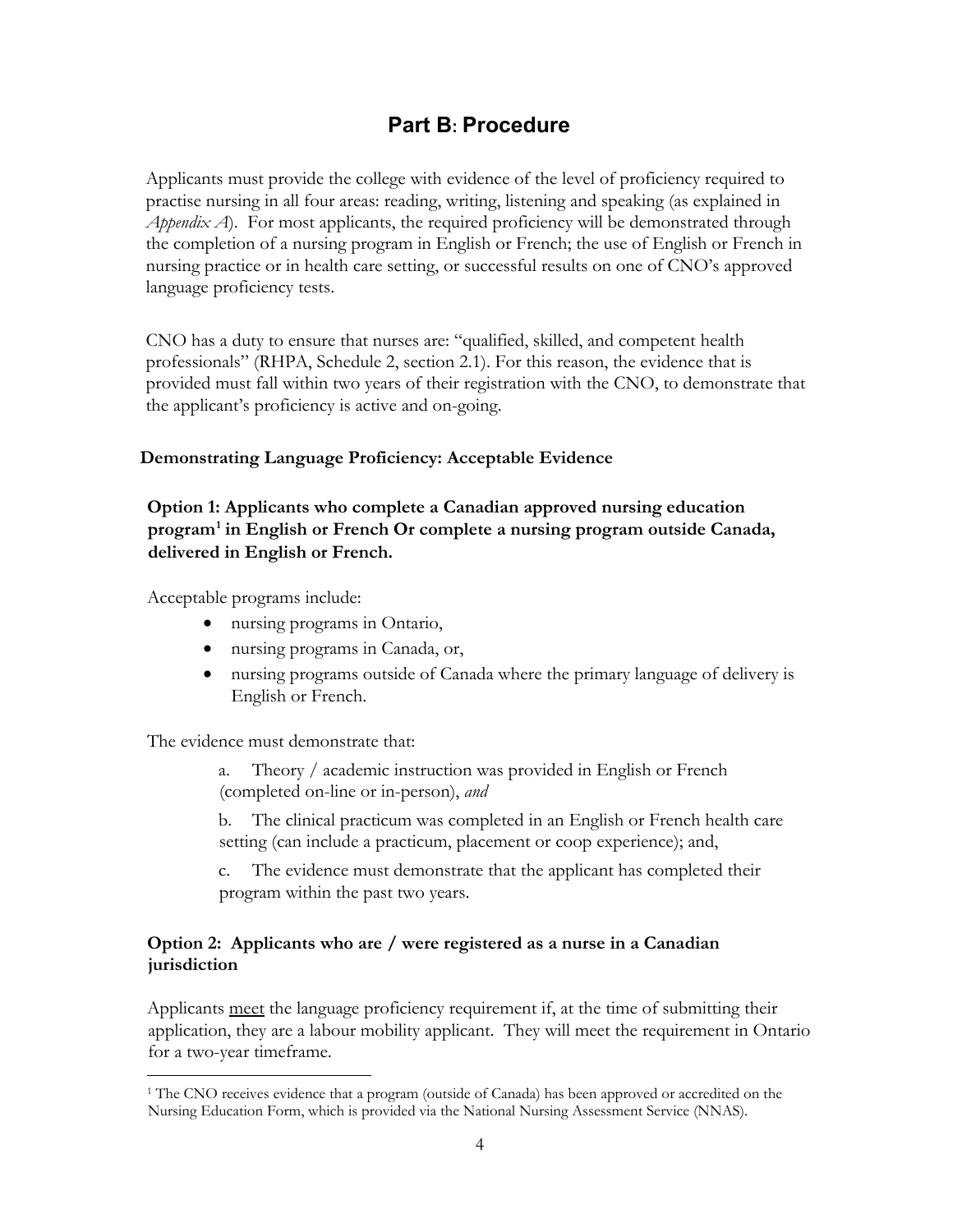The evidence must demonstrate that:

- The applicant currently holds registration in another Canadian jurisdiction in an active and practising category. If so, language proficiency will be valid for two years from the date of the signature on the document verifying the applicant's registration status in the other Canadian jurisdiction.
- b. The applicant held registration within the previous two years in another Canadian jurisdiction in an active and practising category, then language proficiency will be valid for two years from the earliest of the following two dates:
	- i. The date on which the applicant's registration in the other Canadian jurisdiction expired or ended; or
	- ii. The date of the signature on the document verifying the applicant's registration status in the other Canadian jurisdiction.
- c. Past members of the CNO who held a certificate of registration with the CNO in the General, Temporary, Special Assignment, Emergency Assignment or Extended Class. Language proficiency will be valid for two years from the date on which the applicant last held registration in the General, Temporary, Special Assignment or Extended Class, or the applicant was last registered in one of these classes.
- d. Current members of the non-practising class seeking registration in the general or extended class, language proficiency can be demonstrated if the applicant held registration with the College of Nurses of Ontario or in another Canadian jurisdiction in the general class within the previous two years.

#### **Option 3: Achieving the required benchmark scores for one of the approved language proficiency tests**

Applicants meet the language proficiency requirement if they achieved the required benchmark scores for one of the approved language proficiency tests, as outlined in *Appendix B*, where:

- a. test results are valid, *and*
- b. all benchmark scores are achieved within the same attempt of the test.

Test scores are valid for two years from the date on which the applicant attempted the test. For language tests that are delivered in parts (for example, on two different dates), then the latest date is used to determine validity.

#### **Option 4: Completing additional nursing education in English or French**

Applicants meet the language proficiency requirement where they have completed additional nursing education in English or French. Acceptable education includes nursing courses with: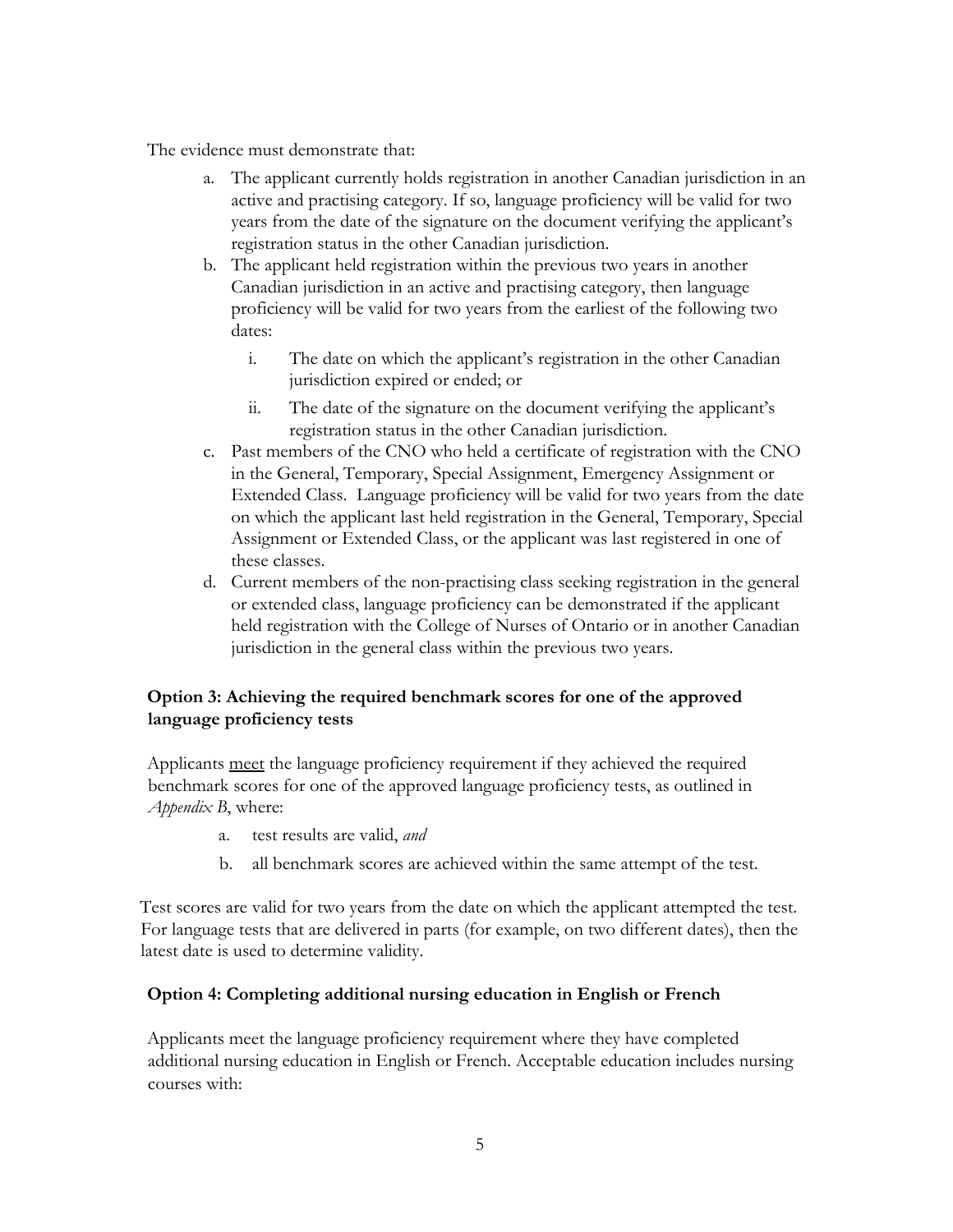- a. Theory / academic instruction provided in English or French (completed online or in-person), *and*
- b. A clinical practicum that is completed in a predominantly English or French health care setting (can include a practicum, placement or coop experience); *and*,
- c. Successful completion of both a clinical component and a theoretical component.
- d. The evidence must demonstrate that the applicant has completed their program within the past two years.

#### **Option 5**: **The applicant has practice experience as a nurse in a predominantly English or French setting.**

Applicants meet the language proficiency requirement if evidence of either a) or b) exists:

- a) The applicant completes a Supervised Practice Experience in Ontario where:
	- a. The primary language spoken in the health care setting is English or French; and
	- b. The primary language of the patient population is English or French; and,
	- c. There is evidence of successful completion of the program by the applicant.
- b) The applicant has practised as a nurse in a health care setting and:
	- a. Registration as a nurse in that jurisdiction is verified; and,
	- b. The language spoken in the practice setting is English or French; and,
	- c. The primary language of the patient population is English or French.
	- d. Note: LP can be met for two years from the last date where the applicant worked or practised.

#### **Option 6: Applicants with experience working in health services in English or French in Canada.**

Applicants meet the language proficiency requirement where:

- a. They have experience providing health and personal support / care services to patients in English or French in Canada; and,
- b. Their level of proficiency is verified by a regulated health professional <sup>2</sup> who works directly with the applicant in the health care setting.
- c. LP will be met for two years from the last date where the applicant worked or practised.

<sup>2</sup> Regulated health professional refers to a professional regulated under the *Regulated Health Professions Act, 1991*  in Ontario, or regulated in another Canadian jurisdiction under equivalent health professional legislation (for example, the *Health Professions Act* in B.C. or the *Regulated Health Professions Act* in Manitoba).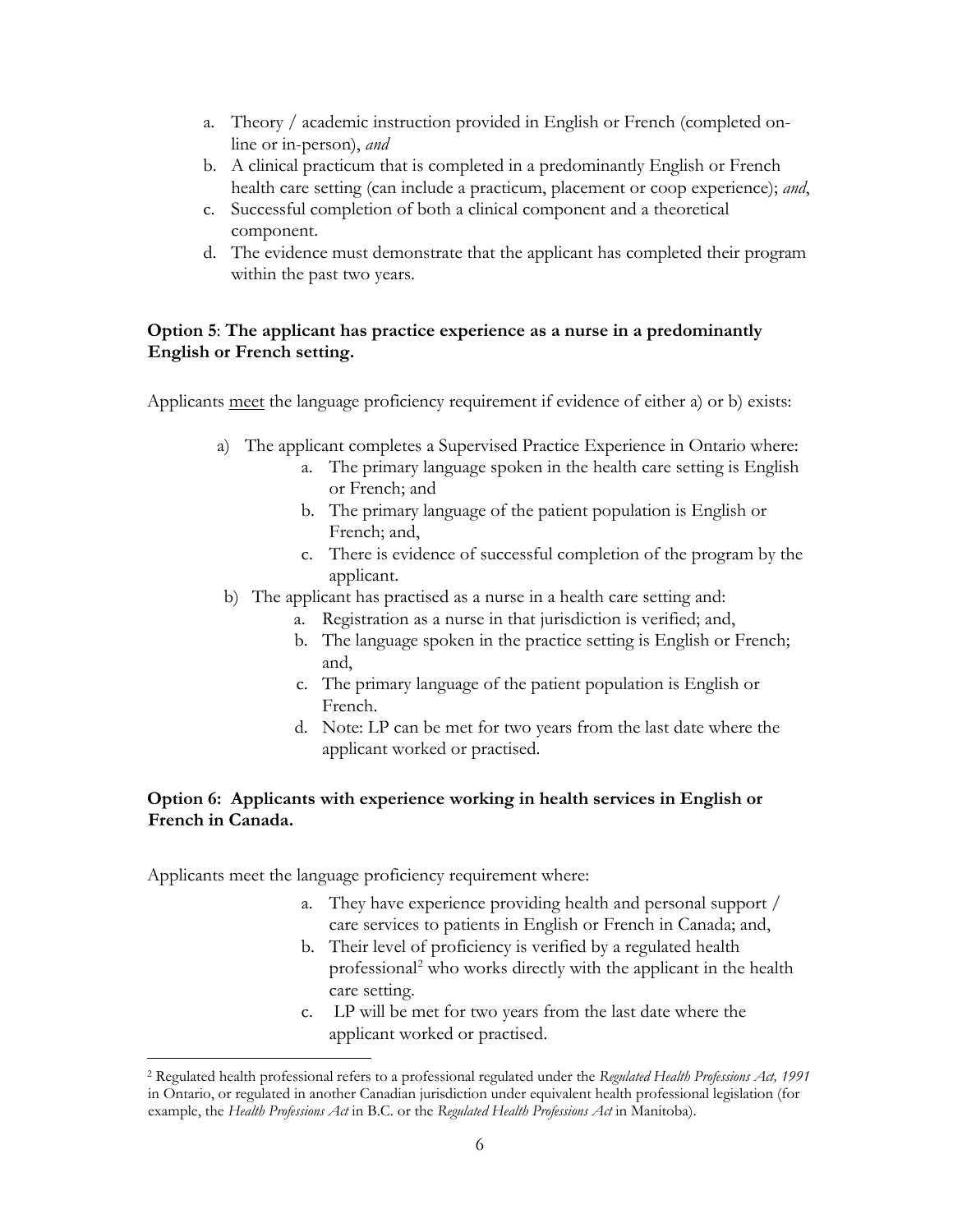Examples of acceptable evidence includes experience working as a personal support worker (PSW), Health Care Assistant (HCA), Continuing Care Assistant (CCA), Medical Office Assistant are acceptable. In these roles, applicants interact with clients and other professions to provide health and health-related services.

Roles that will not be considered in relation to assessing fluency include: non-health related work experience (for example, restaurant or hospitality work, salon - related personal care services, child care / nanny services and any other roles that are non-health service related).

#### **Option 7: Applicants who complete a health care or health care support program in English or French in Canada.**

Applicants meet the language proficiency requirement where:

a. Theory / academic instruction was provided in English or French (completed on-line or in-person); *and*

b. A clinical practicum was completed in a health care setting where services are provided to patients in English or French (a practicum, placement or coop experience can be considered)*; and*

c. Their level of proficiency is verified by a regulated health professional<sup>3</sup> who worked directly with the applicant in a health care setting; and,

d. The evidence demonstrates that the applicant has met the requirements outlined in 7a and 7b within the past two years.

### **DEFAULT OPTION**

Applicants, whose evidence does not meet any of the above, must achieve the benchmark scores on an approved language proficiency test.

<sup>3</sup> Regulated health professional refers to a professional regulated under the Regulated Health Professions Act, *1991* in Ontario, or regulated in another Canadian jurisdiction under equivalent health professional legislation (for example, the *Health Professions Act* in B.C. or the *Regulated Health Professions Act* in Manitoba).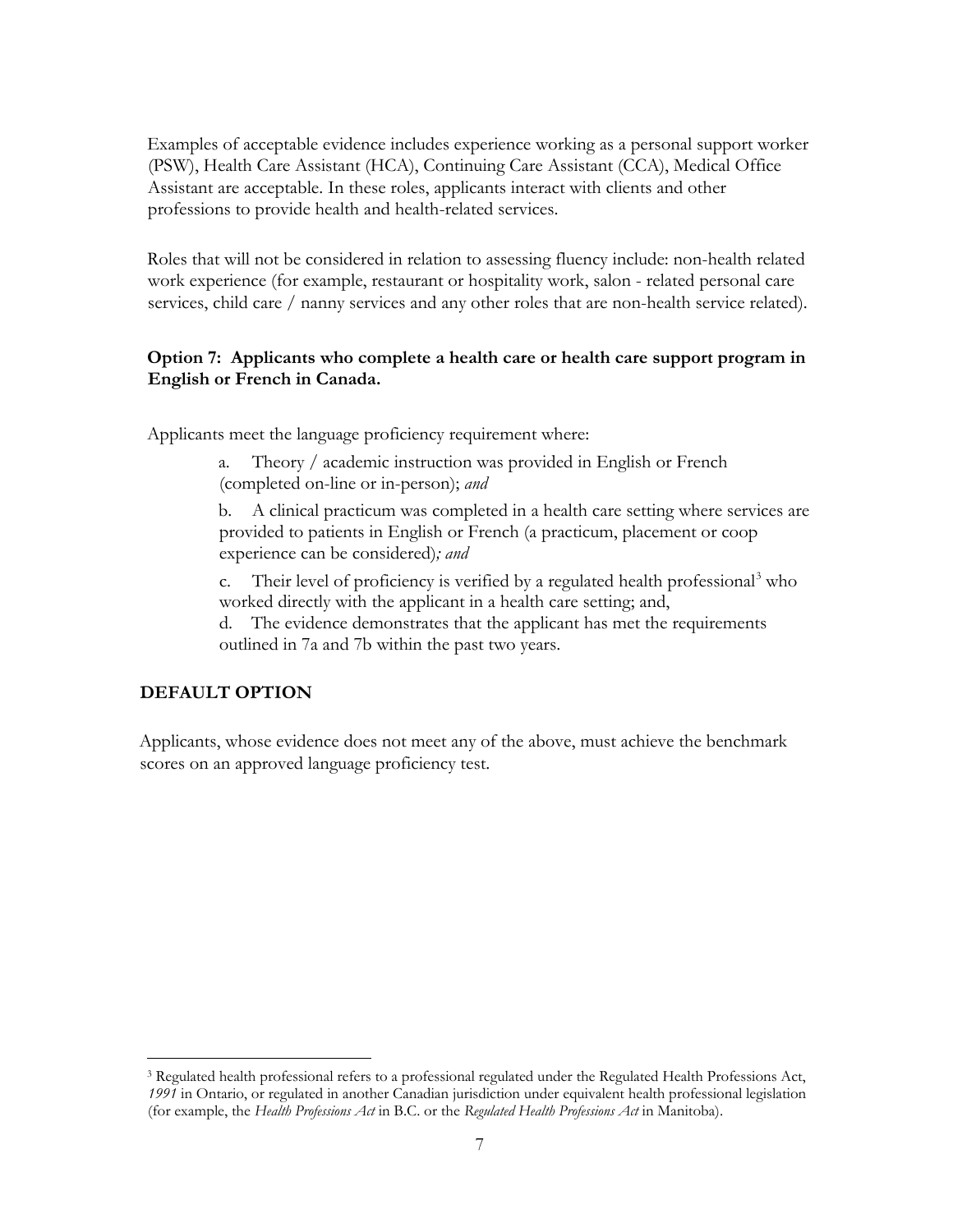# **APPENDIX A. EXAMPLES OF INDICATORS OF THE LEVEL OF PROFICIENCY REQUIRED**

The following are *examples* of indicators and are *not* to be used as an exhaustive list\*. These indicators are aligned with the College's benchmark scores on the CELBAN test.

CELBAN is scored using Canadian Language Benchmarks, which describe a person's ability in a specific language skill (i.e., reading, writing, listening, and speaking) at 12 different benchmarks. The descriptions for the benchmark scores approved by the College were reviewed and key themes identified. These themes were formed into the indicators.

| Language skill                                                                                                                                          | Examples of the indicators of the level of proficiency required                                                                                                                                                                                                                                                                                                                                                                    |  |
|---------------------------------------------------------------------------------------------------------------------------------------------------------|------------------------------------------------------------------------------------------------------------------------------------------------------------------------------------------------------------------------------------------------------------------------------------------------------------------------------------------------------------------------------------------------------------------------------------|--|
| Reading<br>In moderately demanding<br>contexts, the applicant can read in<br>English or French and<br>comprehend the text that is read.                 | The applicant can, in moderately demanding contexts:<br>Read and understand work policies, regulations, standards, etc.<br>Read and understand information that she or he researched.                                                                                                                                                                                                                                              |  |
| Writing<br>In moderately demanding<br>contexts, the applicant can write<br>in English or French and the<br>written text can be understood by<br>others. | The applicant can, in moderately demanding contexts:<br>Correctly document information in the manner required for the<br>work being performed and the documented information can be<br>understood and used by others.<br>Prepare reports or other multi-page documents that can be<br>understood and used by others.<br>Take notes during a conversation, presentation, etc. and then<br>summarize them in writing for colleagues. |  |
| Listening<br>In demanding contexts, the<br>applicant can listen in English or<br>French and comprehend what<br>was said.                                | The applicant can, in demanding contexts:<br>Listen to multi-step, complex instructions and carry them out.<br>Use contextual clues (e.g., tone of voice, body language and<br>behaviour of others) in order to respond appropriately to a<br>situation.                                                                                                                                                                           |  |
| Speaking<br>In moderately demanding<br>contexts, the applicant can speak<br>in English or French and be<br>understood by others when<br>speaking.       | The applicant can, in moderately demanding contexts:<br>Clearly explain to another person how to perform a task or<br>procedure.<br>Communicate with others in order to solve problems.<br>Interact appropriately with others in unfamiliar situations.                                                                                                                                                                            |  |

**Table 4. Examples of indicators of the level of proficiency required by the College**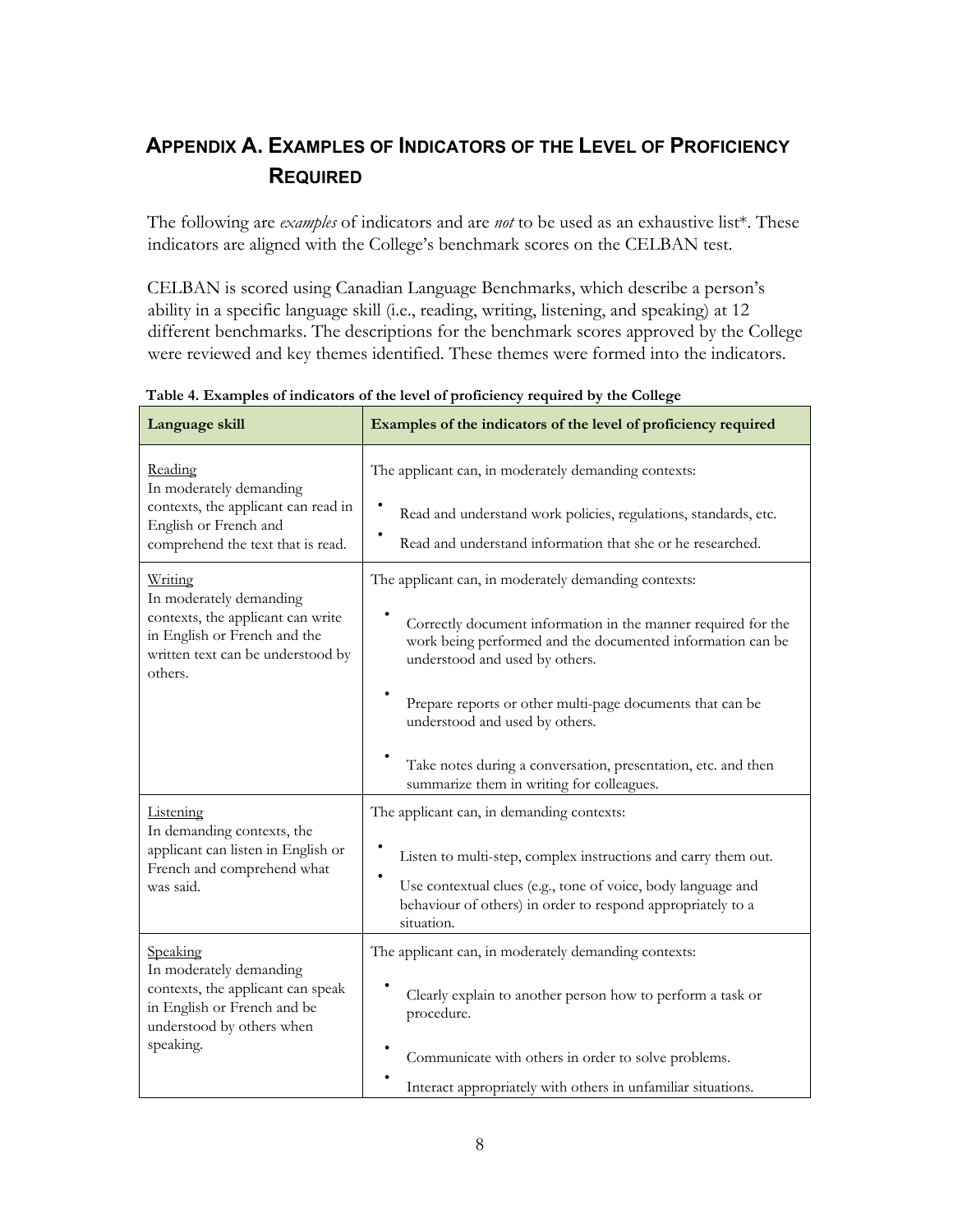## **APPENDIX B. APPROVED LANGUAGE PROFICIENCY TESTS**

The College accepts results from the following language proficiency tests:

- *Official* version of the Canadian English Language Benchmark Assessment for Nurses (CELBAN),
- *Academic* version of the International English Language Testing System (IELTS), and

• Test d'évaluation de français (TEF).

| <b>Test component</b> | Absolute minimum benchmark<br>score | Standard error of measurement <sup>4</sup>                  |
|-----------------------|-------------------------------------|-------------------------------------------------------------|
| Writing               |                                     |                                                             |
| Speaking              | 8                                   |                                                             |
| Listening             | 10                                  | The SEM is already accounted for in all<br>of these scores. |
| Reading               | 8                                   |                                                             |
| Total                 | Not calculated                      |                                                             |

#### **Table 1. Benchmark scores for CELBAN (official version)**

#### **Table 2. Benchmark scores for IELTS (Academic version)**

| Test component | Absolute minimum benchmark<br>score | Standard error of measurement1                                         |
|----------------|-------------------------------------|------------------------------------------------------------------------|
| Writing        |                                     |                                                                        |
| Speaking       |                                     |                                                                        |
| Listening      | 7.5                                 | The SEM is 0.5 and is already<br>accounted for in all of these scores. |
| Reading        | 6.5                                 |                                                                        |
| Total          |                                     |                                                                        |

#### **Table 3. Benchmark scores for TEF**

| Test component                 | Absolute minimum benchmark<br>score | Standard error of measurement1 |
|--------------------------------|-------------------------------------|--------------------------------|
| Writing<br>(Expression écrite) |                                     | 271 (out of possible 450)      |

<sup>4</sup> The standard error of measurement (SEM) is the range or band of scores in which a person's actual language proficiency lies.